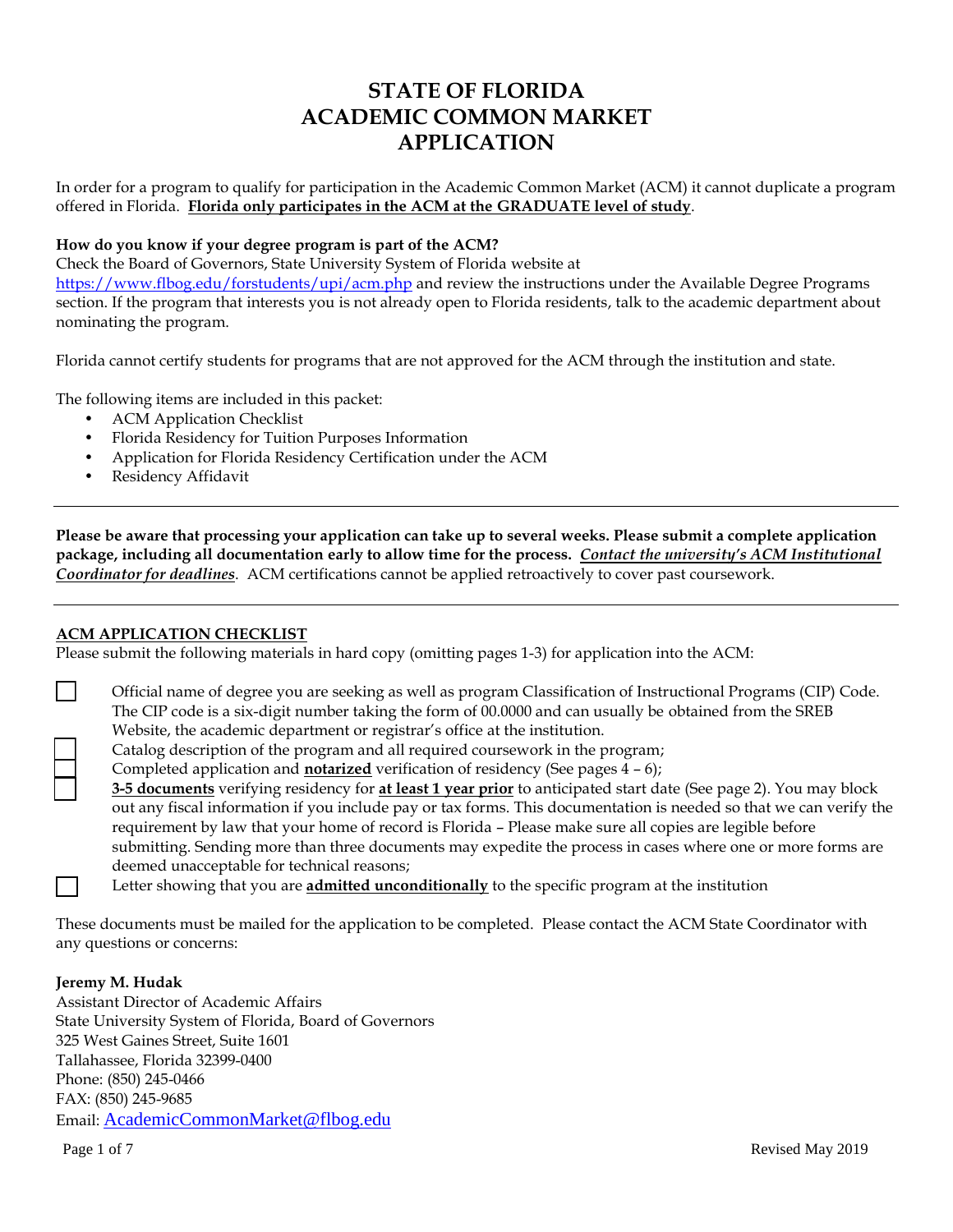# **FLORIDA RESIDENCY FOR TUITION PURPOSES**

To qualify as a Florida Resident for tuition purposes, you must:

Be a U.S. Citizen, Resident Alien, parolee, Cuban National, Vietnamese Refugee or other refugee or asylee so designated by the U.S. Immigration and Naturalization Service,

### AND

Have established a legal residence in this State and maintained that legal residence for twelve (12) months immediately prior to the term in which you are seeking Florida resident classification. Your residence in Florida must be a bona fide domiciliary rather than for the purpose of maintaining a mere temporary residence or abode for the purposes of enrollment in an institution of higher education, and should be demonstrated as indicated below (for dependent students as defined by IRS regulations, a parent or guardian must qualify),

AND

**At least three of the following documents must be submitted,** *with dates that evidence the 12-month qualifying period***.** At least one of the Documents must be from the First Tier, as some evidence is more persuasive than others. No single piece of documentation will be considered conclusive. **Additionally, there must be an absence of information that contradicts the applicant's claim of residency.**

## **First Tier (at least one documents submitted must be from this list)**

- Driver's license or a State of Florida Identification Card
- Vehicle Registration
- Voter registration card
- Proof of purchase of a permanent home that is occupied as a primary residence of the claimant
- Proof of permanent full-time employment in Florida for at least 30 hours per week for a 12-month period (Letter from employer on employer's letterhead stating employment for 30 hours per week for the past 12 months plus verification with pay stubs from first and last month)
- Military Documentation: DD Form 2058, DFAS, LES
- Proof of homestead exemption in Florida

## **Second Tier (may be used in conjunction with First Tier documents)**

- Florida professional or occupational license
- Florida incorporation
- Declaration of domicile in Florida
- Documents evidencing family ties
- Proof of membership in Florida-based charitable or professional organizations
- Any other documentation that supports request for resident status (includes lease agreement with proof of 12 consecutive months of payments, utility bills with proof of 12 consecutive months of payments, state or court documents evidencing legal ties to Florida).
- Letter or transcript from Florida university attended within the previous 12 months reflecting Florida residency for tuition purposes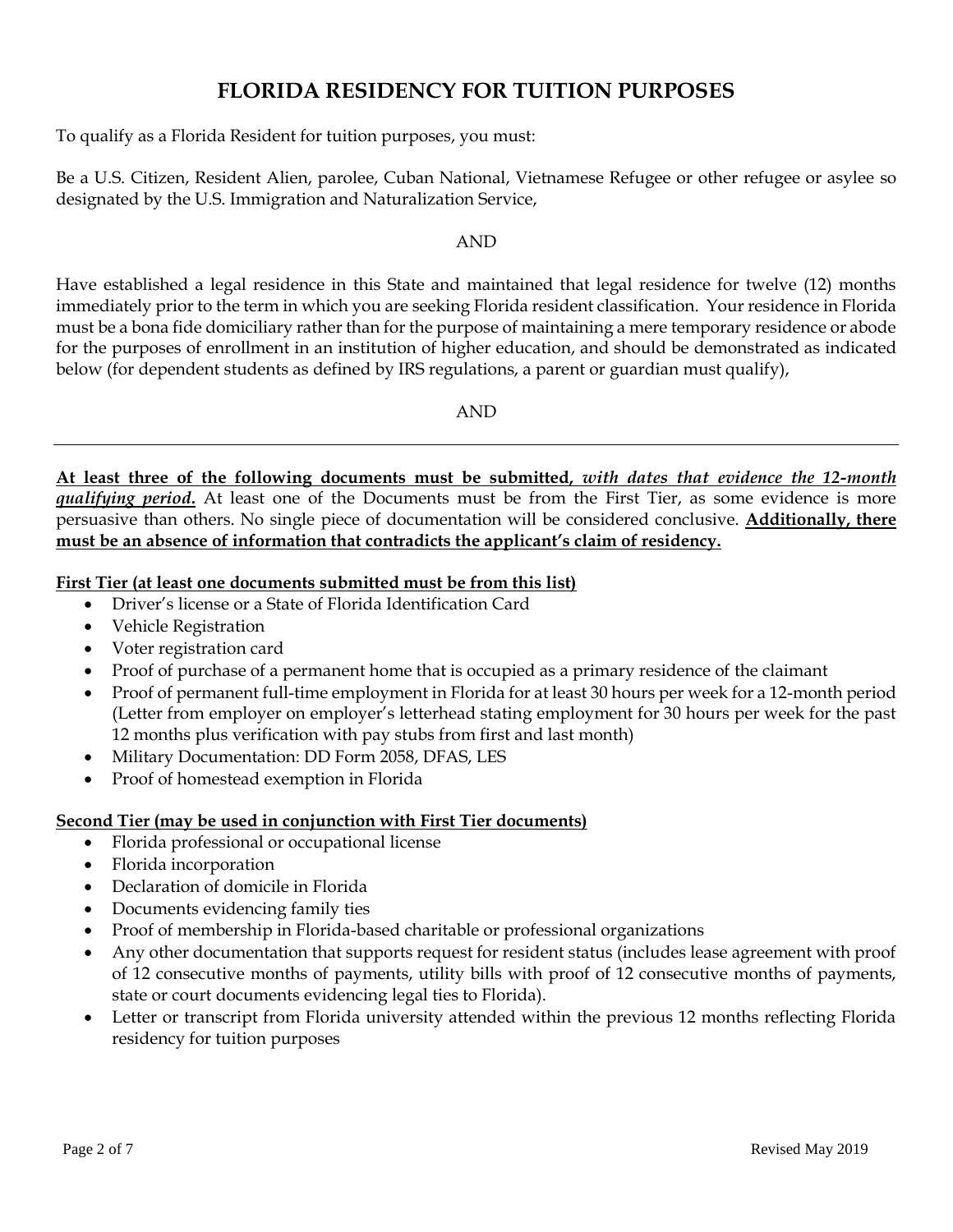## **Unacceptable Documents**

- Hunting/fishing licenses
- Library cards
- Shopping club/rental cards
- Birth certificate
- Passport

OR

Become a legal resident and be married to a person, who has been a legal resident for the required twelve-month period,

OR

Be a member of the Armed Forces on active duty stationed in Florida, or a spouse or dependent,

OR

Be a member of the full-time instructional or administrative staff of a state public school, community college or university in Florida, a spouse or dependent,

OR

Be a dependent and have lived five (5) years with an adult relative, who has established legal residence in Florida,

AND

Make a statement as to the length of residence in Florida and qualification under the above criteria (see attached affidavit).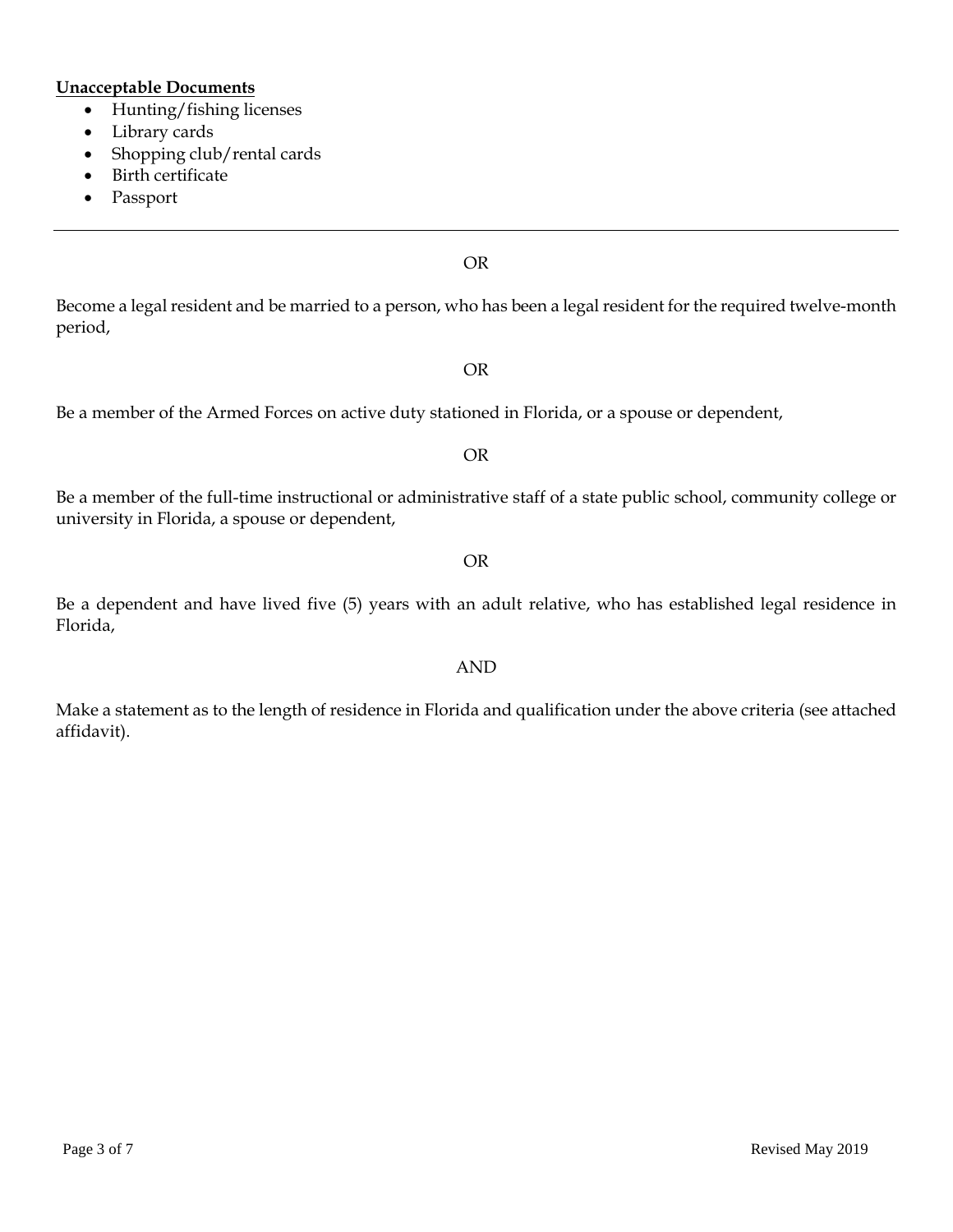# **APPLICATION FOR FLORIDA RESIDENCY CERTIFICATION UNDER THE ACADEMIC COMMON MARKET PROGRAM**

| Name of Program                                                                                                                                                                              |                                                                                                                        | Degree<br><u> 2008 - Andrea Andrew Maria (h. 1878).</u> |                                                                                                                                                                                                                                                    |  |
|----------------------------------------------------------------------------------------------------------------------------------------------------------------------------------------------|------------------------------------------------------------------------------------------------------------------------|---------------------------------------------------------|----------------------------------------------------------------------------------------------------------------------------------------------------------------------------------------------------------------------------------------------------|--|
|                                                                                                                                                                                              | <b>CIP Code</b> $\frac{ }{6\text{-Digit}}$ Date of Expected Enrollment $\frac{ }{5\text{emester & Year}}$ Delivery     |                                                         | Traditional/Online/Both                                                                                                                                                                                                                            |  |
| Participating                                                                                                                                                                                |                                                                                                                        | Applicant's<br>Email                                    | <u> 1989 - Andrea Barbara, poeta esp</u>                                                                                                                                                                                                           |  |
|                                                                                                                                                                                              | Name (Last) (First) (Middle)                                                                                           | <b>Marital Status</b>                                   |                                                                                                                                                                                                                                                    |  |
|                                                                                                                                                                                              |                                                                                                                        |                                                         |                                                                                                                                                                                                                                                    |  |
| Date of Birth                                                                                                                                                                                |                                                                                                                        |                                                         | and the same state of the state of SSN and the state of SSN and the state of SSN and the state of SSN and the state of SSN and the state of SSN and the state of SSN and the state of SSN and the state of SSN and the state o                     |  |
| <b>Present Mailing Address</b>                                                                                                                                                               |                                                                                                                        |                                                         |                                                                                                                                                                                                                                                    |  |
|                                                                                                                                                                                              |                                                                                                                        | (Street, No., City, State & Zip)                        |                                                                                                                                                                                                                                                    |  |
| <b>Home Phone</b>                                                                                                                                                                            |                                                                                                                        |                                                         | <b>Cell Phone</b> <u>Communication</u> Cell Phone <b>Communication</b> Cell Phone <b>Communication</b> Communication in the service of the service of the service of the service of the service of the service of the service of the service of th |  |
| <b>Permanent Mailing Address</b>                                                                                                                                                             |                                                                                                                        |                                                         |                                                                                                                                                                                                                                                    |  |
|                                                                                                                                                                                              |                                                                                                                        | (Street, No., City, State, & Zip)                       |                                                                                                                                                                                                                                                    |  |
| <b>Legal Residence</b>                                                                                                                                                                       |                                                                                                                        |                                                         | $\frac{1}{2}$ How Long?                                                                                                                                                                                                                            |  |
| If Not Currently Residing at Legal Residence, Give Details as to why<br><u> 1980 - Jan Stein Stein Stein Stein Stein Stein Stein Stein Stein Stein Stein Stein Stein Stein Stein Stein S</u> |                                                                                                                        |                                                         |                                                                                                                                                                                                                                                    |  |
|                                                                                                                                                                                              |                                                                                                                        |                                                         |                                                                                                                                                                                                                                                    |  |
| <b>Legal Address</b>                                                                                                                                                                         | <u> 1980 - Johann Stoff, fransk kongresu og den forske forske forske forske forske forske forske forske forske for</u> |                                                         |                                                                                                                                                                                                                                                    |  |
|                                                                                                                                                                                              |                                                                                                                        |                                                         |                                                                                                                                                                                                                                                    |  |
|                                                                                                                                                                                              | Names and Address of All Legal Dependents Claimed by You                                                               |                                                         | <u> 1989 - Johann Harry Harry Harry Harry Harry Harry Harry Harry Harry Harry Harry Harry Harry Harry Harry Harry</u>                                                                                                                              |  |
|                                                                                                                                                                                              |                                                                                                                        |                                                         |                                                                                                                                                                                                                                                    |  |
|                                                                                                                                                                                              | If foreign born, how long have you lived in the United States?                                                         |                                                         |                                                                                                                                                                                                                                                    |  |
| Are you a Naturalized<br>Citizen?                                                                                                                                                            |                                                                                                                        | <b>Resident Alien</b>                                   |                                                                                                                                                                                                                                                    |  |
| LIST IN CHRONOLOGICAL ORDER ALL COLLEGES WHICH YOU HAVE<br>ATTENDED OR ARE CURRENTLY ATTENDING                                                                                               |                                                                                                                        |                                                         |                                                                                                                                                                                                                                                    |  |
| College                                                                                                                                                                                      | Location                                                                                                               | <b>Dates</b>                                            | Degree or Number of Credits Earned                                                                                                                                                                                                                 |  |
|                                                                                                                                                                                              |                                                                                                                        |                                                         |                                                                                                                                                                                                                                                    |  |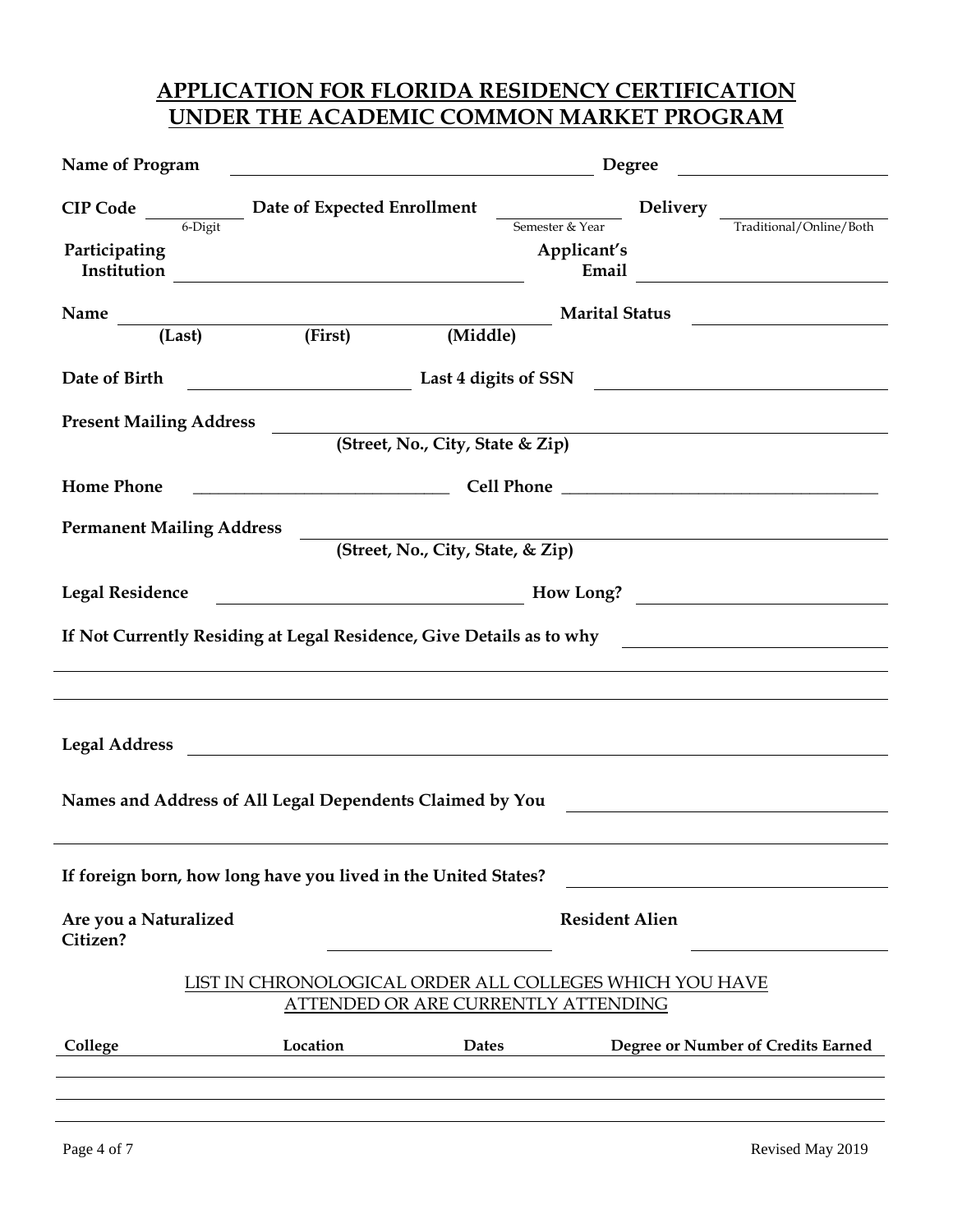If presently attending a college or university, what legal address are you using for fee paying purposes?

(Street, Number, City, State & Zip Code)

|                                           | If requested, does this office have your permission to verify this information in writing from the Registrar of |
|-------------------------------------------|-----------------------------------------------------------------------------------------------------------------|
| your present school? $\Box$ Yes $\Box$ No |                                                                                                                 |

Give any Full Time Employment you have had within the last 5 years (use separate sheet if needed):

| <b>Business</b> | Location                                                                                                      | Position | Dates |  |
|-----------------|---------------------------------------------------------------------------------------------------------------|----------|-------|--|
|                 |                                                                                                               |          |       |  |
|                 |                                                                                                               |          |       |  |
|                 |                                                                                                               |          |       |  |
|                 |                                                                                                               |          |       |  |
|                 | If the above does not fully account for your activities for the past 5 years, please list below your place of |          |       |  |

Only bona fide residents of Florida will be eligible for certification under the Academic Common Market agreement. Residency will be determined on the basis of criteria as contained in Section 1009.21, Florida Statutes: Determination of resident status for tuition purposes. Only those applications whose file clearly indicates eligibility for "Florida resident" classification by the time of certification will be considered. Proof of Florida residency rests entirely with the applicant, and may include a statement from an employer, a copy of a property tax receipt allowing homestead exemption for the applicant or, in the case of a presently enrolled student, a statement from the Registrar of their school attesting to the fact that the applicant is classed as a "Florida resident for tuition purposes." Other evidence which clearly attests to the fact that the applicant meets criteria for enrollment in a public college or university in Florida at in-state fees will be acceptable.

All statements I have made in this application are true and complete to the best of my knowledge.

SIGNED DATE

(to be signed in the presence of Notary Public)

residence and your activities for any period not covered above:

(Notary Public) SEAL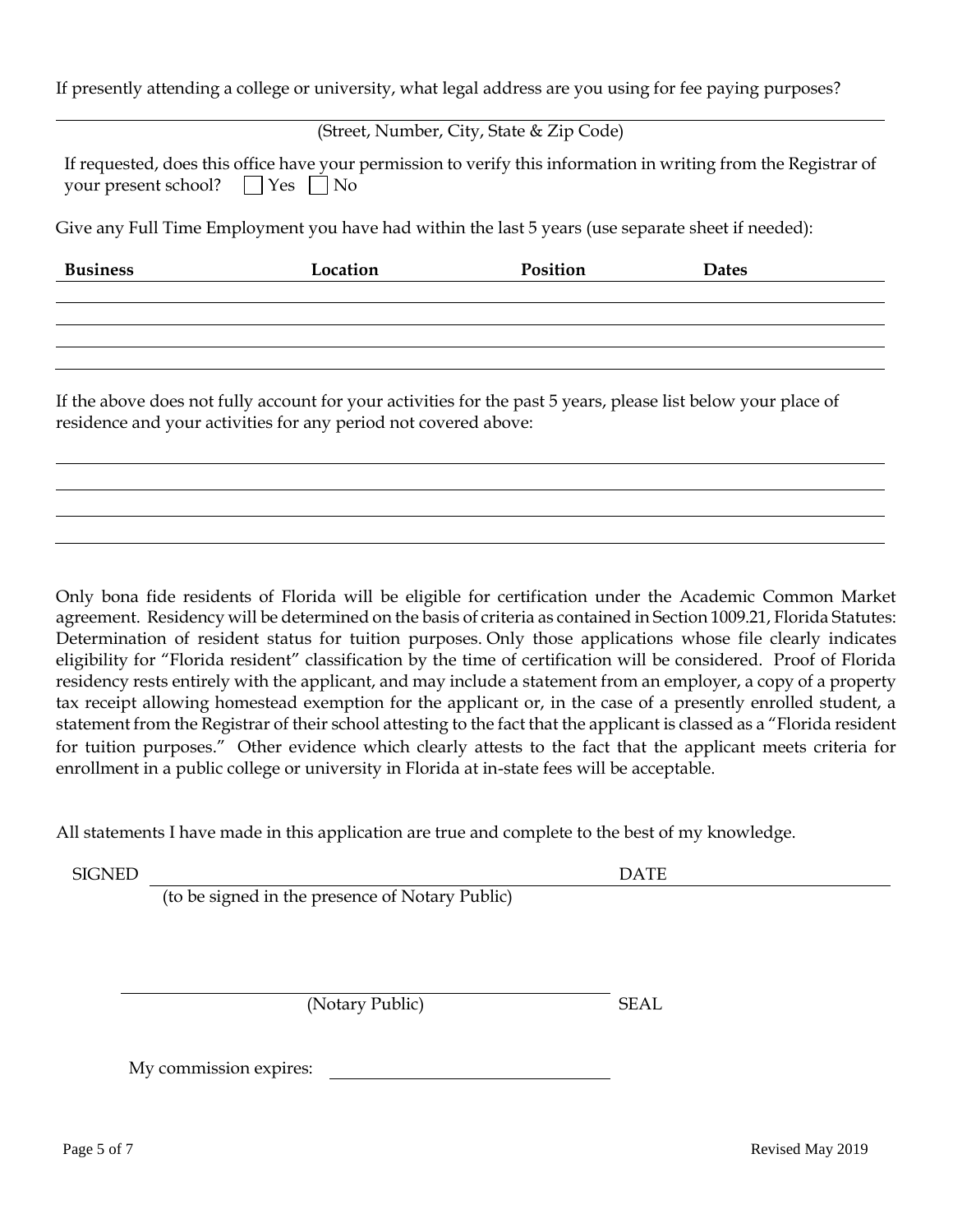# **RESIDENCY AFFIDAVIT**

| <b>STATE OF</b>                                                                                                                                                                                                                                                                                                                                                                                                                                                                                                                                                                                                                                                                                                                                                                                                                                                                                                                                                                                                                                | <b>FLORIDA</b>                                                                         |                                    |                                         |                                      |                |    |
|------------------------------------------------------------------------------------------------------------------------------------------------------------------------------------------------------------------------------------------------------------------------------------------------------------------------------------------------------------------------------------------------------------------------------------------------------------------------------------------------------------------------------------------------------------------------------------------------------------------------------------------------------------------------------------------------------------------------------------------------------------------------------------------------------------------------------------------------------------------------------------------------------------------------------------------------------------------------------------------------------------------------------------------------|----------------------------------------------------------------------------------------|------------------------------------|-----------------------------------------|--------------------------------------|----------------|----|
|                                                                                                                                                                                                                                                                                                                                                                                                                                                                                                                                                                                                                                                                                                                                                                                                                                                                                                                                                                                                                                                | <b>COUNTY OF</b>                                                                       |                                    |                                         |                                      |                |    |
| I,                                                                                                                                                                                                                                                                                                                                                                                                                                                                                                                                                                                                                                                                                                                                                                                                                                                                                                                                                                                                                                             |                                                                                        | (name of student)                  | , being duly sworn on my oath say that: |                                      |                |    |
| 1.                                                                                                                                                                                                                                                                                                                                                                                                                                                                                                                                                                                                                                                                                                                                                                                                                                                                                                                                                                                                                                             | I am an independent or dependant student. (Check one)                                  |                                    |                                         |                                      |                |    |
| 2.                                                                                                                                                                                                                                                                                                                                                                                                                                                                                                                                                                                                                                                                                                                                                                                                                                                                                                                                                                                                                                             | I have been a resident of Florida for years, months (fill in the months and/or years). |                                    |                                         |                                      |                |    |
| 3.                                                                                                                                                                                                                                                                                                                                                                                                                                                                                                                                                                                                                                                                                                                                                                                                                                                                                                                                                                                                                                             | If claiming dependency, my parent or Guardian (name)                                   |                                    |                                         |                                      |                |    |
|                                                                                                                                                                                                                                                                                                                                                                                                                                                                                                                                                                                                                                                                                                                                                                                                                                                                                                                                                                                                                                                |                                                                                        | has been a resident of Florida for |                                         |                                      | years, months. |    |
| If claiming residency through my spouse, my spouse (name)<br>4.<br>has been a legal resident of the State of Florida for the preceding 12-month period for the purpose of<br>maintaining a bona fide domicile rather than for the purpose of maintaining a mere residence or abode<br>incident to my enrollment in an institution of higher education; and I have now established legal<br>residence and intend to make Florida my permanent home, and as such I am entitled to classification<br>as a Florida resident for tuition purposes under the terms and conditions required for Florida resident<br>status for tuition purposes in Section 1009.21, Florida statutes. (Required: copy of marriage certificate<br>and other documents required to establish residency.)<br>I UNDERSTAND THAT A FALSE STATEMENT IN THIS AFFIDAVIT COULD RESULT IN DISCIPLINARY<br>ACTION, DENIAL OF ADMISSION, INVALIDATION OF CREDIT OR DEGREES EARNED, OR MAY BE THE<br>BASIS FOR CRIMINAL PROSECUTION UNDER SECTION 837.06, FLORIDA STATUTES (1983). |                                                                                        |                                    |                                         |                                      |                |    |
|                                                                                                                                                                                                                                                                                                                                                                                                                                                                                                                                                                                                                                                                                                                                                                                                                                                                                                                                                                                                                                                |                                                                                        |                                    |                                         | <b>Signature of Student (in ink)</b> |                |    |
|                                                                                                                                                                                                                                                                                                                                                                                                                                                                                                                                                                                                                                                                                                                                                                                                                                                                                                                                                                                                                                                | SWORN TO AND SUBSCRIBED BEFORE ME, this                                                |                                    |                                         | day of                               |                | 20 |
|                                                                                                                                                                                                                                                                                                                                                                                                                                                                                                                                                                                                                                                                                                                                                                                                                                                                                                                                                                                                                                                |                                                                                        |                                    | <b>Notary Public</b>                    |                                      |                |    |
|                                                                                                                                                                                                                                                                                                                                                                                                                                                                                                                                                                                                                                                                                                                                                                                                                                                                                                                                                                                                                                                | My Commission expires:                                                                 |                                    |                                         |                                      |                |    |

**(SEAL)**